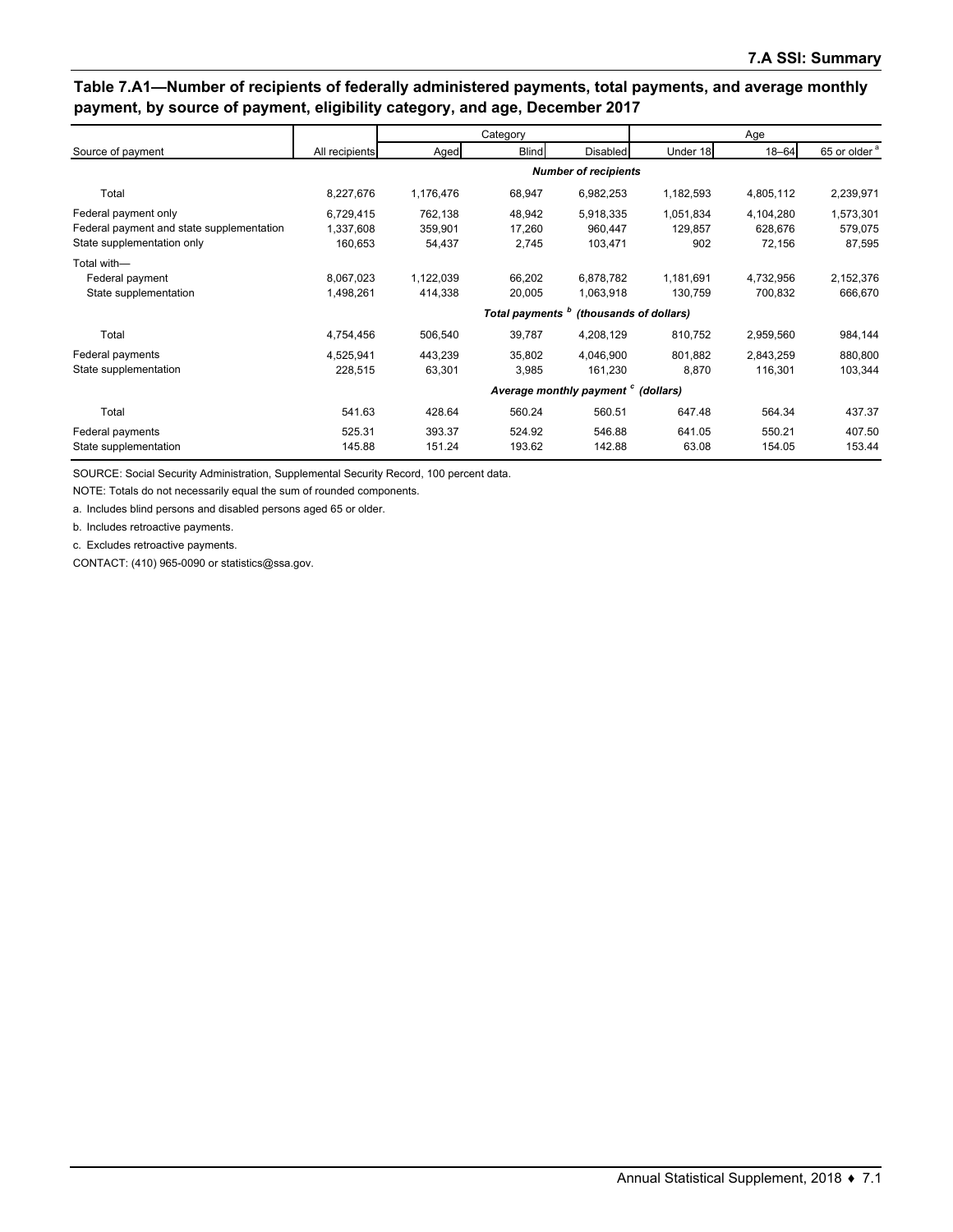#### **7.A SSI: Summary**

**Table 7.A2—Number of individuals and couples receiving federally administered payments, total payments, and average monthly payment, by source of payment and eligibility category, December 2017**

|                                                                                                 | Aged                         |                           | <b>Blind</b>                                       |                             | <b>Disabled</b>                |                           | Blind and                   |
|-------------------------------------------------------------------------------------------------|------------------------------|---------------------------|----------------------------------------------------|-----------------------------|--------------------------------|---------------------------|-----------------------------|
| Source of payment                                                                               | Individual                   | Couple                    | Individual                                         | Couple                      | Individual                     | Couple                    | disabled under<br>age 18    |
|                                                                                                 |                              |                           |                                                    | <b>Number of recipients</b> |                                |                           |                             |
| Total                                                                                           | 903,801                      | 132,676                   | 59,909                                             | 1,915                       | 5,553,645                      | 129,274                   | 1,182,591                   |
| Federal payment only<br>Federal payment and state supplementation<br>State supplementation only | 613,638<br>256,291<br>33,872 | 72,701<br>50,269<br>9,706 | 42,332<br>15,072<br>2,505                          | 980<br>785<br>150           | 4,692,366<br>767,583<br>93,696 | 90,915<br>33,588<br>4,771 | 1,051,842<br>129,845<br>904 |
| Total with-<br>Federal payment<br>State supplementation                                         | 869.929<br>290,163           | 122,970<br>59,975         | 57,404<br>17,577                                   | 1.765<br>935                | 5,459,949<br>861,279           | 124,503<br>38,359         | 1,181,687<br>130,749        |
|                                                                                                 |                              |                           | Total payments <sup>a</sup> (thousands of dollars) |                             |                                |                           |                             |
| Total                                                                                           | 396,886                      | 107,671                   | 34,279                                             | 1,796                       | 3,291,345                      | 108,765                   | 809,836                     |
| Federal payments<br>State supplementation                                                       | 355,976<br>40,910            | 86,085<br>21,586          | 30,833<br>3,446                                    | 1,363<br>433                | 3,152,812<br>138,533           | 94,147<br>14,618          | 800,976<br>8,860            |
|                                                                                                 |                              |                           | Average monthly payment <sup>b</sup> (dollars)     |                             |                                |                           |                             |
| Total                                                                                           | 439.01                       | 809.09                    | 557.82                                             | 938.93                      | 551.41                         | 821.85                    | 649.36                      |
| Federal payments<br>State supplementation                                                       | 408.87<br>139.85             | 697.05<br>358.33          | 522.78<br>191.89                                   | 772.48<br>462.25            | 536.66<br>151.77               | 737.39<br>374.57          | 642.76<br>63.15             |

SOURCE: Social Security Administration, Supplemental Security Record, 100 percent data.

NOTE: Totals do not necessarily equal the sum of rounded components.

a. Includes retroactive payments.

b. Excludes retroactive payments.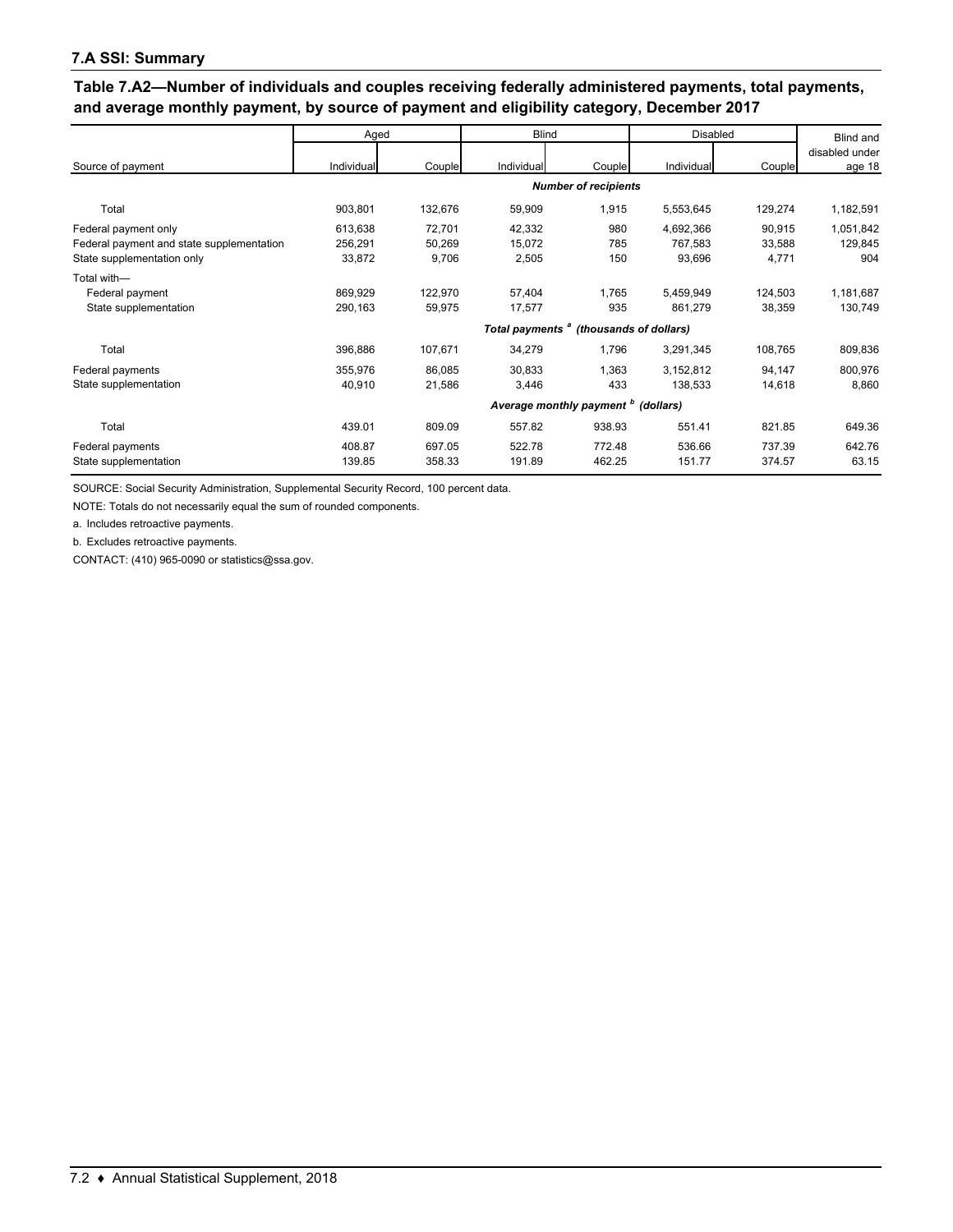# **Table 7.A3—Number of recipients of federally administered payments, by eligibility category, January 1974 and December 1975–2017, selected years**

| Federal SSI<br>Total<br>Month and year<br>supplementation<br>State supplementation only<br><b>All recipients</b><br>3,215,632<br>2,955,959<br>1,480,309<br>259,673<br>January 1974<br>December<br>1975<br>4,314,275<br>3,893,419<br>1,684,018<br>420,856<br>1980<br>3,682,411<br>459,606<br>4,142,017<br>1,684,765<br>3,799,092<br>1985<br>4,138,021<br>1,660,847<br>338,929<br>1990<br>404,996<br>4,817,127<br>4,412,131<br>2,058,273<br>1995<br>319,641<br>6,514,134<br>6,194,493<br>2,517,805<br>281,779<br>2000<br>6,601,686<br>6,319,907<br>2,480,637<br>278,351<br>2001<br>6,688,489<br>6,410,138<br>2,520,005<br>282,630<br>2002<br>6,787,857<br>6,505,227<br>2,461,652<br>2003<br>6,902,364<br>287,899<br>6,614,465<br>2,467,116<br>2004<br>293,268<br>6,987,845<br>6,694,577<br>2,497,589<br>2005<br>6,818,944<br>294,935<br>7,113,879<br>2,242,112<br>2006<br>2,268,579<br>296,893<br>7,235,583<br>6,938,690<br>2007<br>7,359,525<br>7,061,234<br>2,302,130<br>298,291<br>2008<br>7,520,501<br>7,219,012<br>2,343,599<br>301,489<br>2009<br>253,807<br>7,676,686<br>7,422,879<br>2,339,346<br>2010<br>256,599<br>7,912,266<br>7,655,667<br>2,385,933<br>2011<br>7,866,390<br>246,383<br>8,112,773<br>2,389,113<br>2012<br>8,262,877<br>8,039,984<br>2,215,840<br>222,893<br>2013<br>8,363,477<br>8,143,829<br>2,228,380<br>219,648<br>2014<br>173,869<br>8,335,704<br>8,161,835<br>1,549,447<br>2015<br>167,387<br>8,309,564<br>8,142,177<br>1,530,785<br>2016<br>8,087,957<br>163,204<br>8,251,161<br>1,513,590<br>2017<br>8,227,676<br>8,067,023<br>1,498,261<br>160,653<br>Aged<br>January 1974<br>1,865,109<br>1,690,496<br>770,318<br>174,613<br>December<br>1975<br>2,307,105<br>843,917<br>282,340<br>2,024,765<br>1980<br>1,533,366<br>702,763<br>274,410<br>1,807,776<br>1985<br>1,322,292<br>583,913<br>182,177<br>1,504,469<br>1990<br>1,256,623<br>1,454,041<br>649,530<br>197,418<br>1995<br>1,446,122<br>1,314,720<br>663,390<br>131,402<br>2000<br>1,289,339<br>1,186,309<br>622,668<br>103,030<br>2001<br>99,638<br>1,264,463<br>1,164,825<br>620,952<br>2002<br>1,251,528<br>1,151,652<br>611,395<br>99,876<br>2003<br>99,831<br>1,232,778<br>1,132,947<br>602,807<br>2004<br>1,211,167<br>1,110,757<br>601,078<br>100,410<br>2005<br>1,112,779<br>1,214,296<br>584,787<br>101,517<br>2006<br>1,108,925<br>590,575<br>102,731<br>1,211,656<br>2007<br>103,072<br>1,204,512<br>1,101,440<br>595,555<br>2008<br>1,203,256<br>1,100,188<br>600,909<br>103,068<br>2009<br>1,185,959<br>1,100,626<br>587,766<br>85,333<br>2010<br>1,098,752<br>588,307<br>85,101<br>1,183,853<br>2011<br>1,182,106<br>80,679<br>1,101,427<br>584,518<br>2012<br>70,745<br>1,156,188<br>1,085,443<br>536,471<br>2013<br>1,157,118<br>1,087,496<br>537,641<br>69,622<br>2014<br>1,151,940<br>1,093,647<br>412,626<br>58,293<br>2015<br>56,428<br>1,157,492<br>1,101,064<br>412,951<br>2016<br>1,109,365<br>1,164,589<br>413,124<br>55,224<br>2017<br>1,176,476<br>1,122,039<br>414,338<br>54,437<br>(Continued) |  | Federally administered state |  |
|---------------------------------------------------------------------------------------------------------------------------------------------------------------------------------------------------------------------------------------------------------------------------------------------------------------------------------------------------------------------------------------------------------------------------------------------------------------------------------------------------------------------------------------------------------------------------------------------------------------------------------------------------------------------------------------------------------------------------------------------------------------------------------------------------------------------------------------------------------------------------------------------------------------------------------------------------------------------------------------------------------------------------------------------------------------------------------------------------------------------------------------------------------------------------------------------------------------------------------------------------------------------------------------------------------------------------------------------------------------------------------------------------------------------------------------------------------------------------------------------------------------------------------------------------------------------------------------------------------------------------------------------------------------------------------------------------------------------------------------------------------------------------------------------------------------------------------------------------------------------------------------------------------------------------------------------------------------------------------------------------------------------------------------------------------------------------------------------------------------------------------------------------------------------------------------------------------------------------------------------------------------------------------------------------------------------------------------------------------------------------------------------------------------------------------------------------------------------------------------------------------------------------------------------------------------------------------------------------------------------------------------------------------------------------------------------------------------------------------------------------------------------------------------------------------------------------------------------------------------------------------------------------------------------------------------------------------------------------------------------------------------------|--|------------------------------|--|
|                                                                                                                                                                                                                                                                                                                                                                                                                                                                                                                                                                                                                                                                                                                                                                                                                                                                                                                                                                                                                                                                                                                                                                                                                                                                                                                                                                                                                                                                                                                                                                                                                                                                                                                                                                                                                                                                                                                                                                                                                                                                                                                                                                                                                                                                                                                                                                                                                                                                                                                                                                                                                                                                                                                                                                                                                                                                                                                                                                                                                     |  |                              |  |
|                                                                                                                                                                                                                                                                                                                                                                                                                                                                                                                                                                                                                                                                                                                                                                                                                                                                                                                                                                                                                                                                                                                                                                                                                                                                                                                                                                                                                                                                                                                                                                                                                                                                                                                                                                                                                                                                                                                                                                                                                                                                                                                                                                                                                                                                                                                                                                                                                                                                                                                                                                                                                                                                                                                                                                                                                                                                                                                                                                                                                     |  |                              |  |
|                                                                                                                                                                                                                                                                                                                                                                                                                                                                                                                                                                                                                                                                                                                                                                                                                                                                                                                                                                                                                                                                                                                                                                                                                                                                                                                                                                                                                                                                                                                                                                                                                                                                                                                                                                                                                                                                                                                                                                                                                                                                                                                                                                                                                                                                                                                                                                                                                                                                                                                                                                                                                                                                                                                                                                                                                                                                                                                                                                                                                     |  |                              |  |
|                                                                                                                                                                                                                                                                                                                                                                                                                                                                                                                                                                                                                                                                                                                                                                                                                                                                                                                                                                                                                                                                                                                                                                                                                                                                                                                                                                                                                                                                                                                                                                                                                                                                                                                                                                                                                                                                                                                                                                                                                                                                                                                                                                                                                                                                                                                                                                                                                                                                                                                                                                                                                                                                                                                                                                                                                                                                                                                                                                                                                     |  |                              |  |
|                                                                                                                                                                                                                                                                                                                                                                                                                                                                                                                                                                                                                                                                                                                                                                                                                                                                                                                                                                                                                                                                                                                                                                                                                                                                                                                                                                                                                                                                                                                                                                                                                                                                                                                                                                                                                                                                                                                                                                                                                                                                                                                                                                                                                                                                                                                                                                                                                                                                                                                                                                                                                                                                                                                                                                                                                                                                                                                                                                                                                     |  |                              |  |
|                                                                                                                                                                                                                                                                                                                                                                                                                                                                                                                                                                                                                                                                                                                                                                                                                                                                                                                                                                                                                                                                                                                                                                                                                                                                                                                                                                                                                                                                                                                                                                                                                                                                                                                                                                                                                                                                                                                                                                                                                                                                                                                                                                                                                                                                                                                                                                                                                                                                                                                                                                                                                                                                                                                                                                                                                                                                                                                                                                                                                     |  |                              |  |
|                                                                                                                                                                                                                                                                                                                                                                                                                                                                                                                                                                                                                                                                                                                                                                                                                                                                                                                                                                                                                                                                                                                                                                                                                                                                                                                                                                                                                                                                                                                                                                                                                                                                                                                                                                                                                                                                                                                                                                                                                                                                                                                                                                                                                                                                                                                                                                                                                                                                                                                                                                                                                                                                                                                                                                                                                                                                                                                                                                                                                     |  |                              |  |
|                                                                                                                                                                                                                                                                                                                                                                                                                                                                                                                                                                                                                                                                                                                                                                                                                                                                                                                                                                                                                                                                                                                                                                                                                                                                                                                                                                                                                                                                                                                                                                                                                                                                                                                                                                                                                                                                                                                                                                                                                                                                                                                                                                                                                                                                                                                                                                                                                                                                                                                                                                                                                                                                                                                                                                                                                                                                                                                                                                                                                     |  |                              |  |
|                                                                                                                                                                                                                                                                                                                                                                                                                                                                                                                                                                                                                                                                                                                                                                                                                                                                                                                                                                                                                                                                                                                                                                                                                                                                                                                                                                                                                                                                                                                                                                                                                                                                                                                                                                                                                                                                                                                                                                                                                                                                                                                                                                                                                                                                                                                                                                                                                                                                                                                                                                                                                                                                                                                                                                                                                                                                                                                                                                                                                     |  |                              |  |
|                                                                                                                                                                                                                                                                                                                                                                                                                                                                                                                                                                                                                                                                                                                                                                                                                                                                                                                                                                                                                                                                                                                                                                                                                                                                                                                                                                                                                                                                                                                                                                                                                                                                                                                                                                                                                                                                                                                                                                                                                                                                                                                                                                                                                                                                                                                                                                                                                                                                                                                                                                                                                                                                                                                                                                                                                                                                                                                                                                                                                     |  |                              |  |
|                                                                                                                                                                                                                                                                                                                                                                                                                                                                                                                                                                                                                                                                                                                                                                                                                                                                                                                                                                                                                                                                                                                                                                                                                                                                                                                                                                                                                                                                                                                                                                                                                                                                                                                                                                                                                                                                                                                                                                                                                                                                                                                                                                                                                                                                                                                                                                                                                                                                                                                                                                                                                                                                                                                                                                                                                                                                                                                                                                                                                     |  |                              |  |
|                                                                                                                                                                                                                                                                                                                                                                                                                                                                                                                                                                                                                                                                                                                                                                                                                                                                                                                                                                                                                                                                                                                                                                                                                                                                                                                                                                                                                                                                                                                                                                                                                                                                                                                                                                                                                                                                                                                                                                                                                                                                                                                                                                                                                                                                                                                                                                                                                                                                                                                                                                                                                                                                                                                                                                                                                                                                                                                                                                                                                     |  |                              |  |
|                                                                                                                                                                                                                                                                                                                                                                                                                                                                                                                                                                                                                                                                                                                                                                                                                                                                                                                                                                                                                                                                                                                                                                                                                                                                                                                                                                                                                                                                                                                                                                                                                                                                                                                                                                                                                                                                                                                                                                                                                                                                                                                                                                                                                                                                                                                                                                                                                                                                                                                                                                                                                                                                                                                                                                                                                                                                                                                                                                                                                     |  |                              |  |
|                                                                                                                                                                                                                                                                                                                                                                                                                                                                                                                                                                                                                                                                                                                                                                                                                                                                                                                                                                                                                                                                                                                                                                                                                                                                                                                                                                                                                                                                                                                                                                                                                                                                                                                                                                                                                                                                                                                                                                                                                                                                                                                                                                                                                                                                                                                                                                                                                                                                                                                                                                                                                                                                                                                                                                                                                                                                                                                                                                                                                     |  |                              |  |
|                                                                                                                                                                                                                                                                                                                                                                                                                                                                                                                                                                                                                                                                                                                                                                                                                                                                                                                                                                                                                                                                                                                                                                                                                                                                                                                                                                                                                                                                                                                                                                                                                                                                                                                                                                                                                                                                                                                                                                                                                                                                                                                                                                                                                                                                                                                                                                                                                                                                                                                                                                                                                                                                                                                                                                                                                                                                                                                                                                                                                     |  |                              |  |
|                                                                                                                                                                                                                                                                                                                                                                                                                                                                                                                                                                                                                                                                                                                                                                                                                                                                                                                                                                                                                                                                                                                                                                                                                                                                                                                                                                                                                                                                                                                                                                                                                                                                                                                                                                                                                                                                                                                                                                                                                                                                                                                                                                                                                                                                                                                                                                                                                                                                                                                                                                                                                                                                                                                                                                                                                                                                                                                                                                                                                     |  |                              |  |
|                                                                                                                                                                                                                                                                                                                                                                                                                                                                                                                                                                                                                                                                                                                                                                                                                                                                                                                                                                                                                                                                                                                                                                                                                                                                                                                                                                                                                                                                                                                                                                                                                                                                                                                                                                                                                                                                                                                                                                                                                                                                                                                                                                                                                                                                                                                                                                                                                                                                                                                                                                                                                                                                                                                                                                                                                                                                                                                                                                                                                     |  |                              |  |
|                                                                                                                                                                                                                                                                                                                                                                                                                                                                                                                                                                                                                                                                                                                                                                                                                                                                                                                                                                                                                                                                                                                                                                                                                                                                                                                                                                                                                                                                                                                                                                                                                                                                                                                                                                                                                                                                                                                                                                                                                                                                                                                                                                                                                                                                                                                                                                                                                                                                                                                                                                                                                                                                                                                                                                                                                                                                                                                                                                                                                     |  |                              |  |
|                                                                                                                                                                                                                                                                                                                                                                                                                                                                                                                                                                                                                                                                                                                                                                                                                                                                                                                                                                                                                                                                                                                                                                                                                                                                                                                                                                                                                                                                                                                                                                                                                                                                                                                                                                                                                                                                                                                                                                                                                                                                                                                                                                                                                                                                                                                                                                                                                                                                                                                                                                                                                                                                                                                                                                                                                                                                                                                                                                                                                     |  |                              |  |
|                                                                                                                                                                                                                                                                                                                                                                                                                                                                                                                                                                                                                                                                                                                                                                                                                                                                                                                                                                                                                                                                                                                                                                                                                                                                                                                                                                                                                                                                                                                                                                                                                                                                                                                                                                                                                                                                                                                                                                                                                                                                                                                                                                                                                                                                                                                                                                                                                                                                                                                                                                                                                                                                                                                                                                                                                                                                                                                                                                                                                     |  |                              |  |
|                                                                                                                                                                                                                                                                                                                                                                                                                                                                                                                                                                                                                                                                                                                                                                                                                                                                                                                                                                                                                                                                                                                                                                                                                                                                                                                                                                                                                                                                                                                                                                                                                                                                                                                                                                                                                                                                                                                                                                                                                                                                                                                                                                                                                                                                                                                                                                                                                                                                                                                                                                                                                                                                                                                                                                                                                                                                                                                                                                                                                     |  |                              |  |
|                                                                                                                                                                                                                                                                                                                                                                                                                                                                                                                                                                                                                                                                                                                                                                                                                                                                                                                                                                                                                                                                                                                                                                                                                                                                                                                                                                                                                                                                                                                                                                                                                                                                                                                                                                                                                                                                                                                                                                                                                                                                                                                                                                                                                                                                                                                                                                                                                                                                                                                                                                                                                                                                                                                                                                                                                                                                                                                                                                                                                     |  |                              |  |
|                                                                                                                                                                                                                                                                                                                                                                                                                                                                                                                                                                                                                                                                                                                                                                                                                                                                                                                                                                                                                                                                                                                                                                                                                                                                                                                                                                                                                                                                                                                                                                                                                                                                                                                                                                                                                                                                                                                                                                                                                                                                                                                                                                                                                                                                                                                                                                                                                                                                                                                                                                                                                                                                                                                                                                                                                                                                                                                                                                                                                     |  |                              |  |
|                                                                                                                                                                                                                                                                                                                                                                                                                                                                                                                                                                                                                                                                                                                                                                                                                                                                                                                                                                                                                                                                                                                                                                                                                                                                                                                                                                                                                                                                                                                                                                                                                                                                                                                                                                                                                                                                                                                                                                                                                                                                                                                                                                                                                                                                                                                                                                                                                                                                                                                                                                                                                                                                                                                                                                                                                                                                                                                                                                                                                     |  |                              |  |
|                                                                                                                                                                                                                                                                                                                                                                                                                                                                                                                                                                                                                                                                                                                                                                                                                                                                                                                                                                                                                                                                                                                                                                                                                                                                                                                                                                                                                                                                                                                                                                                                                                                                                                                                                                                                                                                                                                                                                                                                                                                                                                                                                                                                                                                                                                                                                                                                                                                                                                                                                                                                                                                                                                                                                                                                                                                                                                                                                                                                                     |  |                              |  |
|                                                                                                                                                                                                                                                                                                                                                                                                                                                                                                                                                                                                                                                                                                                                                                                                                                                                                                                                                                                                                                                                                                                                                                                                                                                                                                                                                                                                                                                                                                                                                                                                                                                                                                                                                                                                                                                                                                                                                                                                                                                                                                                                                                                                                                                                                                                                                                                                                                                                                                                                                                                                                                                                                                                                                                                                                                                                                                                                                                                                                     |  |                              |  |
|                                                                                                                                                                                                                                                                                                                                                                                                                                                                                                                                                                                                                                                                                                                                                                                                                                                                                                                                                                                                                                                                                                                                                                                                                                                                                                                                                                                                                                                                                                                                                                                                                                                                                                                                                                                                                                                                                                                                                                                                                                                                                                                                                                                                                                                                                                                                                                                                                                                                                                                                                                                                                                                                                                                                                                                                                                                                                                                                                                                                                     |  |                              |  |
|                                                                                                                                                                                                                                                                                                                                                                                                                                                                                                                                                                                                                                                                                                                                                                                                                                                                                                                                                                                                                                                                                                                                                                                                                                                                                                                                                                                                                                                                                                                                                                                                                                                                                                                                                                                                                                                                                                                                                                                                                                                                                                                                                                                                                                                                                                                                                                                                                                                                                                                                                                                                                                                                                                                                                                                                                                                                                                                                                                                                                     |  |                              |  |
|                                                                                                                                                                                                                                                                                                                                                                                                                                                                                                                                                                                                                                                                                                                                                                                                                                                                                                                                                                                                                                                                                                                                                                                                                                                                                                                                                                                                                                                                                                                                                                                                                                                                                                                                                                                                                                                                                                                                                                                                                                                                                                                                                                                                                                                                                                                                                                                                                                                                                                                                                                                                                                                                                                                                                                                                                                                                                                                                                                                                                     |  |                              |  |
|                                                                                                                                                                                                                                                                                                                                                                                                                                                                                                                                                                                                                                                                                                                                                                                                                                                                                                                                                                                                                                                                                                                                                                                                                                                                                                                                                                                                                                                                                                                                                                                                                                                                                                                                                                                                                                                                                                                                                                                                                                                                                                                                                                                                                                                                                                                                                                                                                                                                                                                                                                                                                                                                                                                                                                                                                                                                                                                                                                                                                     |  |                              |  |
|                                                                                                                                                                                                                                                                                                                                                                                                                                                                                                                                                                                                                                                                                                                                                                                                                                                                                                                                                                                                                                                                                                                                                                                                                                                                                                                                                                                                                                                                                                                                                                                                                                                                                                                                                                                                                                                                                                                                                                                                                                                                                                                                                                                                                                                                                                                                                                                                                                                                                                                                                                                                                                                                                                                                                                                                                                                                                                                                                                                                                     |  |                              |  |
|                                                                                                                                                                                                                                                                                                                                                                                                                                                                                                                                                                                                                                                                                                                                                                                                                                                                                                                                                                                                                                                                                                                                                                                                                                                                                                                                                                                                                                                                                                                                                                                                                                                                                                                                                                                                                                                                                                                                                                                                                                                                                                                                                                                                                                                                                                                                                                                                                                                                                                                                                                                                                                                                                                                                                                                                                                                                                                                                                                                                                     |  |                              |  |
|                                                                                                                                                                                                                                                                                                                                                                                                                                                                                                                                                                                                                                                                                                                                                                                                                                                                                                                                                                                                                                                                                                                                                                                                                                                                                                                                                                                                                                                                                                                                                                                                                                                                                                                                                                                                                                                                                                                                                                                                                                                                                                                                                                                                                                                                                                                                                                                                                                                                                                                                                                                                                                                                                                                                                                                                                                                                                                                                                                                                                     |  |                              |  |
|                                                                                                                                                                                                                                                                                                                                                                                                                                                                                                                                                                                                                                                                                                                                                                                                                                                                                                                                                                                                                                                                                                                                                                                                                                                                                                                                                                                                                                                                                                                                                                                                                                                                                                                                                                                                                                                                                                                                                                                                                                                                                                                                                                                                                                                                                                                                                                                                                                                                                                                                                                                                                                                                                                                                                                                                                                                                                                                                                                                                                     |  |                              |  |
|                                                                                                                                                                                                                                                                                                                                                                                                                                                                                                                                                                                                                                                                                                                                                                                                                                                                                                                                                                                                                                                                                                                                                                                                                                                                                                                                                                                                                                                                                                                                                                                                                                                                                                                                                                                                                                                                                                                                                                                                                                                                                                                                                                                                                                                                                                                                                                                                                                                                                                                                                                                                                                                                                                                                                                                                                                                                                                                                                                                                                     |  |                              |  |
|                                                                                                                                                                                                                                                                                                                                                                                                                                                                                                                                                                                                                                                                                                                                                                                                                                                                                                                                                                                                                                                                                                                                                                                                                                                                                                                                                                                                                                                                                                                                                                                                                                                                                                                                                                                                                                                                                                                                                                                                                                                                                                                                                                                                                                                                                                                                                                                                                                                                                                                                                                                                                                                                                                                                                                                                                                                                                                                                                                                                                     |  |                              |  |
|                                                                                                                                                                                                                                                                                                                                                                                                                                                                                                                                                                                                                                                                                                                                                                                                                                                                                                                                                                                                                                                                                                                                                                                                                                                                                                                                                                                                                                                                                                                                                                                                                                                                                                                                                                                                                                                                                                                                                                                                                                                                                                                                                                                                                                                                                                                                                                                                                                                                                                                                                                                                                                                                                                                                                                                                                                                                                                                                                                                                                     |  |                              |  |
|                                                                                                                                                                                                                                                                                                                                                                                                                                                                                                                                                                                                                                                                                                                                                                                                                                                                                                                                                                                                                                                                                                                                                                                                                                                                                                                                                                                                                                                                                                                                                                                                                                                                                                                                                                                                                                                                                                                                                                                                                                                                                                                                                                                                                                                                                                                                                                                                                                                                                                                                                                                                                                                                                                                                                                                                                                                                                                                                                                                                                     |  |                              |  |
|                                                                                                                                                                                                                                                                                                                                                                                                                                                                                                                                                                                                                                                                                                                                                                                                                                                                                                                                                                                                                                                                                                                                                                                                                                                                                                                                                                                                                                                                                                                                                                                                                                                                                                                                                                                                                                                                                                                                                                                                                                                                                                                                                                                                                                                                                                                                                                                                                                                                                                                                                                                                                                                                                                                                                                                                                                                                                                                                                                                                                     |  |                              |  |
|                                                                                                                                                                                                                                                                                                                                                                                                                                                                                                                                                                                                                                                                                                                                                                                                                                                                                                                                                                                                                                                                                                                                                                                                                                                                                                                                                                                                                                                                                                                                                                                                                                                                                                                                                                                                                                                                                                                                                                                                                                                                                                                                                                                                                                                                                                                                                                                                                                                                                                                                                                                                                                                                                                                                                                                                                                                                                                                                                                                                                     |  |                              |  |
|                                                                                                                                                                                                                                                                                                                                                                                                                                                                                                                                                                                                                                                                                                                                                                                                                                                                                                                                                                                                                                                                                                                                                                                                                                                                                                                                                                                                                                                                                                                                                                                                                                                                                                                                                                                                                                                                                                                                                                                                                                                                                                                                                                                                                                                                                                                                                                                                                                                                                                                                                                                                                                                                                                                                                                                                                                                                                                                                                                                                                     |  |                              |  |
|                                                                                                                                                                                                                                                                                                                                                                                                                                                                                                                                                                                                                                                                                                                                                                                                                                                                                                                                                                                                                                                                                                                                                                                                                                                                                                                                                                                                                                                                                                                                                                                                                                                                                                                                                                                                                                                                                                                                                                                                                                                                                                                                                                                                                                                                                                                                                                                                                                                                                                                                                                                                                                                                                                                                                                                                                                                                                                                                                                                                                     |  |                              |  |
|                                                                                                                                                                                                                                                                                                                                                                                                                                                                                                                                                                                                                                                                                                                                                                                                                                                                                                                                                                                                                                                                                                                                                                                                                                                                                                                                                                                                                                                                                                                                                                                                                                                                                                                                                                                                                                                                                                                                                                                                                                                                                                                                                                                                                                                                                                                                                                                                                                                                                                                                                                                                                                                                                                                                                                                                                                                                                                                                                                                                                     |  |                              |  |
|                                                                                                                                                                                                                                                                                                                                                                                                                                                                                                                                                                                                                                                                                                                                                                                                                                                                                                                                                                                                                                                                                                                                                                                                                                                                                                                                                                                                                                                                                                                                                                                                                                                                                                                                                                                                                                                                                                                                                                                                                                                                                                                                                                                                                                                                                                                                                                                                                                                                                                                                                                                                                                                                                                                                                                                                                                                                                                                                                                                                                     |  |                              |  |
|                                                                                                                                                                                                                                                                                                                                                                                                                                                                                                                                                                                                                                                                                                                                                                                                                                                                                                                                                                                                                                                                                                                                                                                                                                                                                                                                                                                                                                                                                                                                                                                                                                                                                                                                                                                                                                                                                                                                                                                                                                                                                                                                                                                                                                                                                                                                                                                                                                                                                                                                                                                                                                                                                                                                                                                                                                                                                                                                                                                                                     |  |                              |  |
|                                                                                                                                                                                                                                                                                                                                                                                                                                                                                                                                                                                                                                                                                                                                                                                                                                                                                                                                                                                                                                                                                                                                                                                                                                                                                                                                                                                                                                                                                                                                                                                                                                                                                                                                                                                                                                                                                                                                                                                                                                                                                                                                                                                                                                                                                                                                                                                                                                                                                                                                                                                                                                                                                                                                                                                                                                                                                                                                                                                                                     |  |                              |  |
|                                                                                                                                                                                                                                                                                                                                                                                                                                                                                                                                                                                                                                                                                                                                                                                                                                                                                                                                                                                                                                                                                                                                                                                                                                                                                                                                                                                                                                                                                                                                                                                                                                                                                                                                                                                                                                                                                                                                                                                                                                                                                                                                                                                                                                                                                                                                                                                                                                                                                                                                                                                                                                                                                                                                                                                                                                                                                                                                                                                                                     |  |                              |  |
|                                                                                                                                                                                                                                                                                                                                                                                                                                                                                                                                                                                                                                                                                                                                                                                                                                                                                                                                                                                                                                                                                                                                                                                                                                                                                                                                                                                                                                                                                                                                                                                                                                                                                                                                                                                                                                                                                                                                                                                                                                                                                                                                                                                                                                                                                                                                                                                                                                                                                                                                                                                                                                                                                                                                                                                                                                                                                                                                                                                                                     |  |                              |  |
|                                                                                                                                                                                                                                                                                                                                                                                                                                                                                                                                                                                                                                                                                                                                                                                                                                                                                                                                                                                                                                                                                                                                                                                                                                                                                                                                                                                                                                                                                                                                                                                                                                                                                                                                                                                                                                                                                                                                                                                                                                                                                                                                                                                                                                                                                                                                                                                                                                                                                                                                                                                                                                                                                                                                                                                                                                                                                                                                                                                                                     |  |                              |  |
|                                                                                                                                                                                                                                                                                                                                                                                                                                                                                                                                                                                                                                                                                                                                                                                                                                                                                                                                                                                                                                                                                                                                                                                                                                                                                                                                                                                                                                                                                                                                                                                                                                                                                                                                                                                                                                                                                                                                                                                                                                                                                                                                                                                                                                                                                                                                                                                                                                                                                                                                                                                                                                                                                                                                                                                                                                                                                                                                                                                                                     |  |                              |  |
|                                                                                                                                                                                                                                                                                                                                                                                                                                                                                                                                                                                                                                                                                                                                                                                                                                                                                                                                                                                                                                                                                                                                                                                                                                                                                                                                                                                                                                                                                                                                                                                                                                                                                                                                                                                                                                                                                                                                                                                                                                                                                                                                                                                                                                                                                                                                                                                                                                                                                                                                                                                                                                                                                                                                                                                                                                                                                                                                                                                                                     |  |                              |  |
|                                                                                                                                                                                                                                                                                                                                                                                                                                                                                                                                                                                                                                                                                                                                                                                                                                                                                                                                                                                                                                                                                                                                                                                                                                                                                                                                                                                                                                                                                                                                                                                                                                                                                                                                                                                                                                                                                                                                                                                                                                                                                                                                                                                                                                                                                                                                                                                                                                                                                                                                                                                                                                                                                                                                                                                                                                                                                                                                                                                                                     |  |                              |  |
|                                                                                                                                                                                                                                                                                                                                                                                                                                                                                                                                                                                                                                                                                                                                                                                                                                                                                                                                                                                                                                                                                                                                                                                                                                                                                                                                                                                                                                                                                                                                                                                                                                                                                                                                                                                                                                                                                                                                                                                                                                                                                                                                                                                                                                                                                                                                                                                                                                                                                                                                                                                                                                                                                                                                                                                                                                                                                                                                                                                                                     |  |                              |  |
|                                                                                                                                                                                                                                                                                                                                                                                                                                                                                                                                                                                                                                                                                                                                                                                                                                                                                                                                                                                                                                                                                                                                                                                                                                                                                                                                                                                                                                                                                                                                                                                                                                                                                                                                                                                                                                                                                                                                                                                                                                                                                                                                                                                                                                                                                                                                                                                                                                                                                                                                                                                                                                                                                                                                                                                                                                                                                                                                                                                                                     |  |                              |  |
|                                                                                                                                                                                                                                                                                                                                                                                                                                                                                                                                                                                                                                                                                                                                                                                                                                                                                                                                                                                                                                                                                                                                                                                                                                                                                                                                                                                                                                                                                                                                                                                                                                                                                                                                                                                                                                                                                                                                                                                                                                                                                                                                                                                                                                                                                                                                                                                                                                                                                                                                                                                                                                                                                                                                                                                                                                                                                                                                                                                                                     |  |                              |  |
|                                                                                                                                                                                                                                                                                                                                                                                                                                                                                                                                                                                                                                                                                                                                                                                                                                                                                                                                                                                                                                                                                                                                                                                                                                                                                                                                                                                                                                                                                                                                                                                                                                                                                                                                                                                                                                                                                                                                                                                                                                                                                                                                                                                                                                                                                                                                                                                                                                                                                                                                                                                                                                                                                                                                                                                                                                                                                                                                                                                                                     |  |                              |  |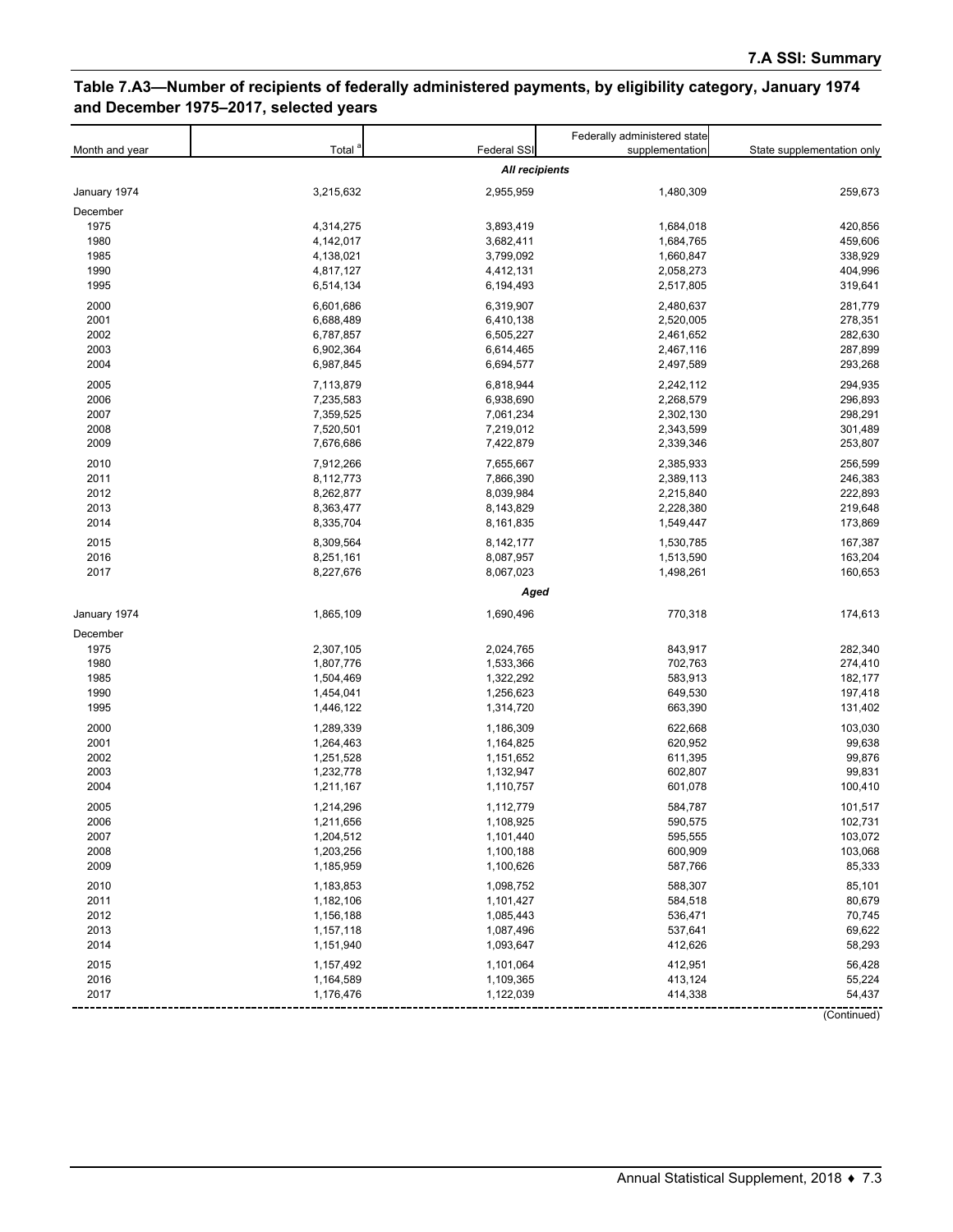#### **Table 7.A3—Number of recipients of federally administered payments, by eligibility category, January 1974 and December 1975–2017, selected years—***Continued*

|                |              |                 | Federally administered state |                            |  |  |  |
|----------------|--------------|-----------------|------------------------------|----------------------------|--|--|--|
| Month and year | Total        | Federal SSI     | supplementation              | State supplementation only |  |  |  |
|                | <b>Blind</b> |                 |                              |                            |  |  |  |
| January 1974   | 72,390       | 55,680          | 37,326                       | 16,710                     |  |  |  |
| December       |              |                 |                              |                            |  |  |  |
| 1975           | 74,489       | 68,375          | 31,376                       | 6,114                      |  |  |  |
| 1980           | 78,401       | 68,945          | 36,214                       | 9,456                      |  |  |  |
| 1985           | 82,220       | 73,817          | 38,291                       | 8,403                      |  |  |  |
| 1990           | 83,686       | 74,781          | 40,334                       | 8,905                      |  |  |  |
| 1995           | 83,545       | 77,064          | 38,695                       | 6,481                      |  |  |  |
| 2000           | 78,511       | 72,931          | 35,940                       | 5,580                      |  |  |  |
| 2001           | 78,255       | 72,811          | 35,708                       | 5,444                      |  |  |  |
| 2002           | 77,658       | 72,189          | 34,596                       | 5,469                      |  |  |  |
| 2003           | 77,082       | 71,621          | 34,142                       | 5,461                      |  |  |  |
| 2004           | 75,924       | 70,469          | 33,765                       | 5,455                      |  |  |  |
| 2005           | 75,039       | 69,637          | 31,346                       | 5,402                      |  |  |  |
| 2006           | 73,418       | 68,165          | 30,657                       | 5,253                      |  |  |  |
| 2007           | 71,727       | 66,611          | 30,048                       | 5,116                      |  |  |  |
| 2008           | 70,325       | 65,330          | 29,535                       | 4,995                      |  |  |  |
| 2009           | 69,302       | 65,093          | 28,533                       | 4,209                      |  |  |  |
| 2010           | 69,289       | 65,081          | 28,437                       | 4,208                      |  |  |  |
| 2011           | 69,033       | 65,090          | 27,988                       | 3,943                      |  |  |  |
| 2012           | 67,725       | 64,371          | 24,210                       | 3,354                      |  |  |  |
| 2013           | 67,671       | 64,389          | 24,089                       | 3,282                      |  |  |  |
| 2014           | 67,383       | 64,404          | 20,937                       | 2,979                      |  |  |  |
| 2015           | 67,851       | 64,991          | 20,562                       | 2,860                      |  |  |  |
| 2016           | 68,344       | 65,589          | 20,266                       | 2,755                      |  |  |  |
| 2017           | 68,947       | 66,202          | 20,005                       | 2,745                      |  |  |  |
|                |              | <b>Disabled</b> |                              |                            |  |  |  |
|                |              |                 |                              |                            |  |  |  |
| January 1974   | 1,278,122    | 1,209,783       | 672,575                      | 68,350                     |  |  |  |
| December       |              |                 |                              |                            |  |  |  |
| 1975           | 1,932,681    | 1,800,279       | 808,725                      | 132,402                    |  |  |  |
| 1980           | 2,255,840    | 2,080,100       | 945,788                      | 175,740                    |  |  |  |
| 1985           | 2,551,332    | 2,402,983       | 1,038,643                    | 148,349                    |  |  |  |
| 1990           | 3,279,400    | 3,080,727       | 1,368,409                    | 198,673                    |  |  |  |
| 1995           | 4,984,467    | 4,802,709       | 1,815,720                    | 181,758                    |  |  |  |
| 2000           | 5,233,836    | 5,060,667       | 1,822,029                    | 173,169                    |  |  |  |
| 2001           | 5,345,771    | 5,172,502       | 1,863,345                    | 173,269                    |  |  |  |
| 2002           | 5,458,671    | 5,281,386       | 1,815,661                    | 177,285                    |  |  |  |
| 2003           | 5,592,504    | 5,409,897       | 1,830,167                    | 182,607                    |  |  |  |
| 2004           | 5,700,754    | 5,513,351       | 1,862,746                    | 187,403                    |  |  |  |
| 2005           | 5,824,544    | 5,636,528       | 1,625,979                    | 188,016                    |  |  |  |
| 2006           | 5,950,509    | 5,761,600       | 1,647,347                    | 188,909                    |  |  |  |
| 2007           | 6,083,286    | 5,893,183       | 1,676,527                    | 190,103                    |  |  |  |
| 2008           | 6,246,920    | 6,053,494       | 1,713,155                    | 193,426                    |  |  |  |
| 2009           | 6,421,425    | 6,257,160       | 1,723,047                    | 164,265                    |  |  |  |
| 2010           | 6,659,124    | 6,491,834       | 1,769,189                    | 167,290                    |  |  |  |
| 2011           | 6,861,634    | 6,699,873       | 1,776,607                    | 161,761                    |  |  |  |
| 2012           | 7,038,964    | 6,890,170       | 1,655,159                    | 148,794                    |  |  |  |
| 2013           | 7,138,688    | 6,991,944       | 1,666,650                    | 146,744                    |  |  |  |
| 2014           | 7,116,381    | 7,003,784       | 1,115,884                    | 112,597                    |  |  |  |
| 2015           | 7,084,221    | 6,976,122       | 1,097,272                    | 108,099                    |  |  |  |
| 2016           | 7,018,228    | 6,913,003       | 1,080,200                    | 105,225                    |  |  |  |
| 2017           | 6,982,253    | 6,878,782       | 1,063,918                    | 103,471                    |  |  |  |
|                |              |                 |                              |                            |  |  |  |

SOURCE: Social Security Administration, Supplemental Security Record, 100 percent data.

a. Total equals the sum of "Federal SSI" and "State supplementation only."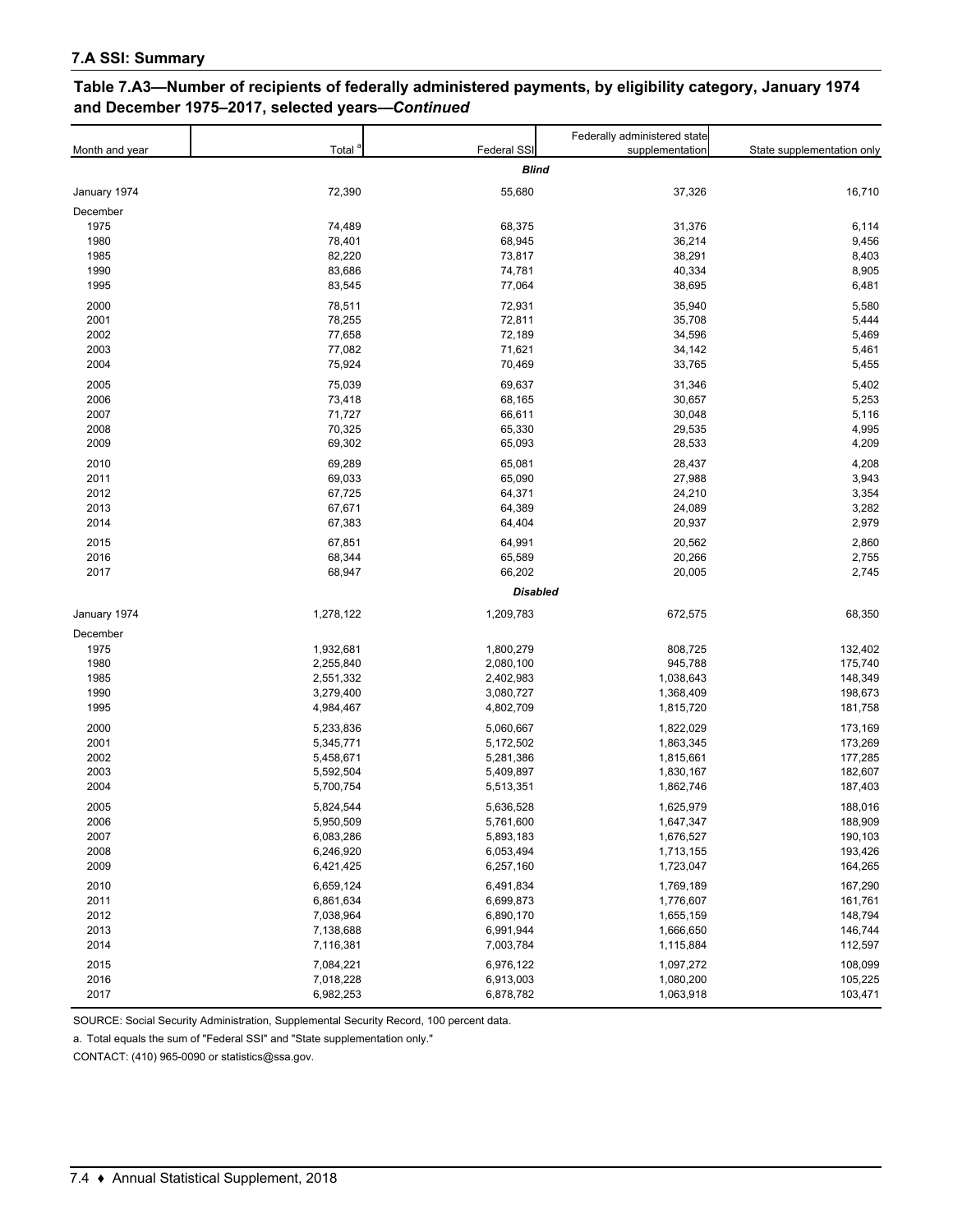# **Table 7.A4—Total federally administered payments, by eligibility category, selected years 1974–2017 (in thousands of dollars)**

|      |            |                | Federally administered state |
|------|------------|----------------|------------------------------|
| Year | Total      | Federal SSI    | supplementation              |
|      |            | All recipients |                              |
| 1974 | 5,096,813  | 3,833,161      | 1,263,652                    |
| 1975 | 5,716,072  | 4,313,538      | 1,402,534                    |
| 1980 | 7,714,640  | 5,866,354      | 1,848,286                    |
| 1985 | 10,749,938 | 8,777,341      | 1,972,597                    |
| 1990 | 16,132,959 | 12,893,805     | 3,239,154                    |
| 1995 | 27,037,280 | 23,919,430     | 3,117,850                    |
| 1996 | 28,252,474 | 25,264,878     | 2,987,596                    |
| 1997 | 28,370,568 | 25,457,387     | 2,913,181                    |
| 1998 | 29,408,208 | 26,404,793     | 3,003,415                    |
| 1999 | 30,106,132 | 26,805,156     | 3,300,976                    |
| 2000 | 30,671,699 | 27,290,248     | 3,381,451                    |
| 2001 | 32,165,856 | 28,705,503     | 3,460,353                    |
| 2002 | 33,718,999 | 29,898,765     | 3,820,234                    |
| 2003 | 34,693,278 | 30,688,029     | 4,005,249                    |
| 2004 | 36,065,358 | 31,886,509     | 4,178,849                    |
| 2005 | 37,235,843 | 33,058,056     | 4,177,787                    |
| 2006 | 38,888,961 | 34,736,088     | 4,152,873                    |
| 2007 | 41,204,645 | 36,884,066     | 4,320,579                    |
| 2008 | 43,040,481 | 38,655,780     | 4,384,701                    |
| 2009 | 46,592,308 | 42,628,709     | 3,963,606                    |
| 2010 | 48,194,514 | 44,605,122     | 3,589,392                    |
| 2011 | 49,520,299 | 45,999,647     | 3,520,652                    |
| 2012 | 52,074,525 | 48,769,579     | 3,304,947                    |
| 2013 | 53,899,898 | 50,624,771     | 3,275,127                    |
| 2014 | 54,693,013 | 51,574,587     | 3,118,426                    |
| 2015 | 54,966,168 | 52,335,253     | 2,630,915                    |
| 2016 | 54,799,215 | 52,183,510     | 2,615,704                    |
| 2017 | 54,516,335 | 51,866,806     | 2,649,530                    |
|      |            |                | (Continued)                  |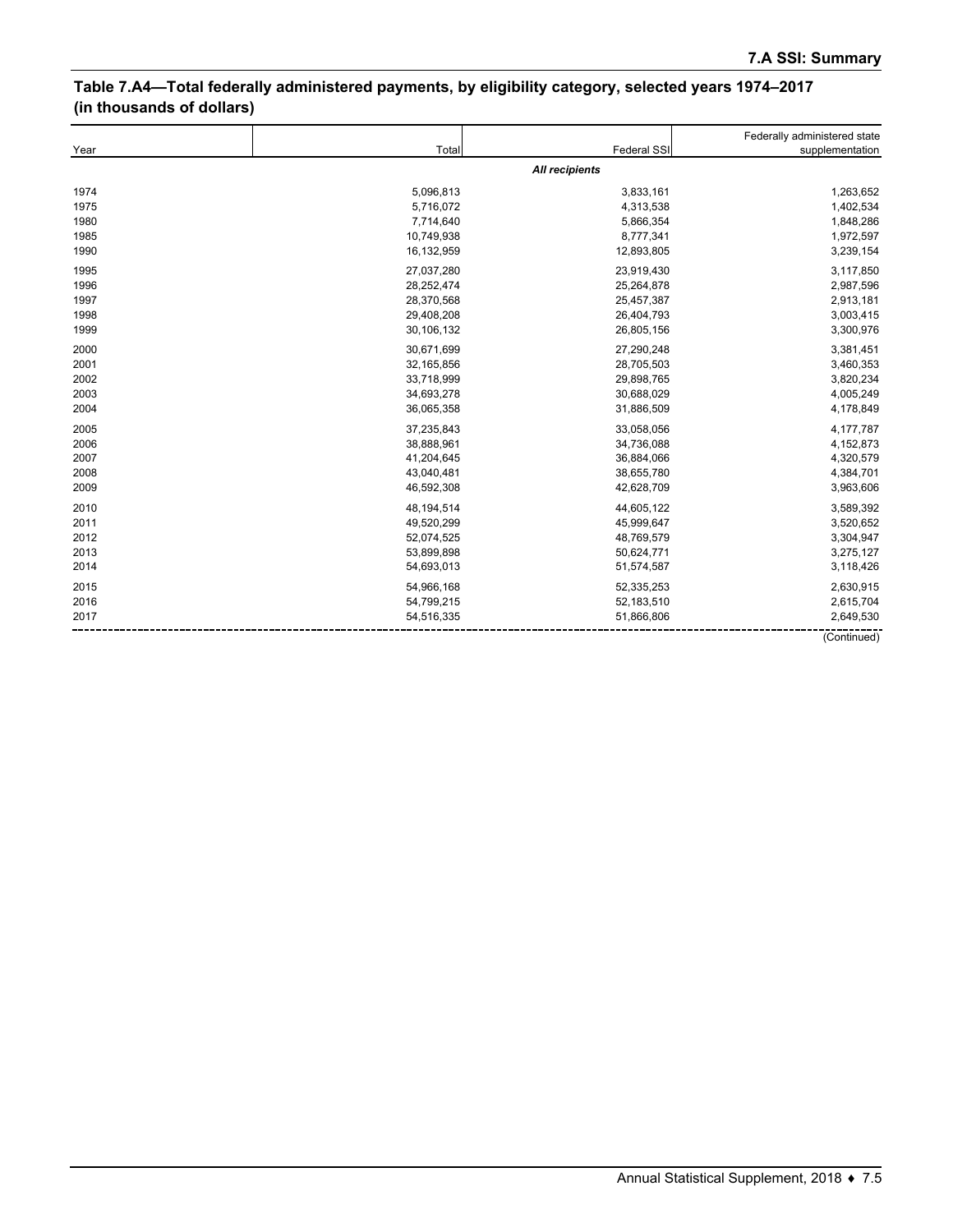### **Table 7.A4—Total federally administered payments, by eligibility category, selected years 1974–2017 (in thousands of dollars)—***Continued*

|      |           |             | Federally administered state |
|------|-----------|-------------|------------------------------|
| Year | Total     | Federal SSI | supplementation              |
|      |           | Aged        |                              |
| 1974 | 2,414,034 | 1,782,742   | 631,292                      |
| 1975 | 2,516,515 | 1,842,980   | 673,535                      |
| 1980 | 2,617,023 | 1,860,194   | 756,829                      |
| 1985 | 2,896,671 | 2,202,557   | 694,114                      |
| 1990 | 3,559,388 | 2,521,382   | 1,038,006                    |
| 1995 | 4,239,222 | 3,374,772   | 864,450                      |
| 1996 | 4,282,498 | 3,449,407   | 833,091                      |
| 1997 | 4,303,529 | 3,479,948   | 823,581                      |
| 1998 | 4,166,231 | 3,327,856   | 838,375                      |
| 1999 | 4,445,687 | 3,524,355   | 921,332                      |
| 2000 | 4,540,046 | 3,597,516   | 942,530                      |
| 2001 | 4,664,076 | 3,708,527   | 955,549                      |
| 2002 | 4,802,792 | 3,751,491   | 1,051,301                    |
| 2003 | 4,856,875 | 3,758,070   | 1,098,805                    |
| 2004 | 4,907,225 | 3,773,901   | 1,133,324                    |
| 2005 | 4,964,627 | 3,836,625   | 1,128,002                    |
| 2006 | 5,115,911 | 3,953,106   | 1,162,804                    |
| 2007 | 5,301,277 | 4,113,424   | 1,187,853                    |
| 2008 | 5,378,921 | 4,180,786   | 1,198,135                    |
| 2009 | 5,569,078 | 4,499,045   | 1,070,033                    |
| 2010 | 5,453,906 | 4,529,485   | 924,422                      |
| 2011 | 5,430,932 | 4,535,873   | 895,059                      |
| 2012 | 5,485,775 | 4,658,671   | 827,103                      |
| 2013 | 5,592,479 | 4,771,120   | 821,360                      |
| 2014 | 5,688,075 | 4,891,328   | 796,747                      |
| 2015 | 5,729,434 | 5,014,405   | 715,029                      |
| 2016 | 5,797,149 | 5,080,112   | 717,037                      |
| 2017 | 5,838,292 | 5,104,624   | 733,668                      |
|      |           |             | (Continued)                  |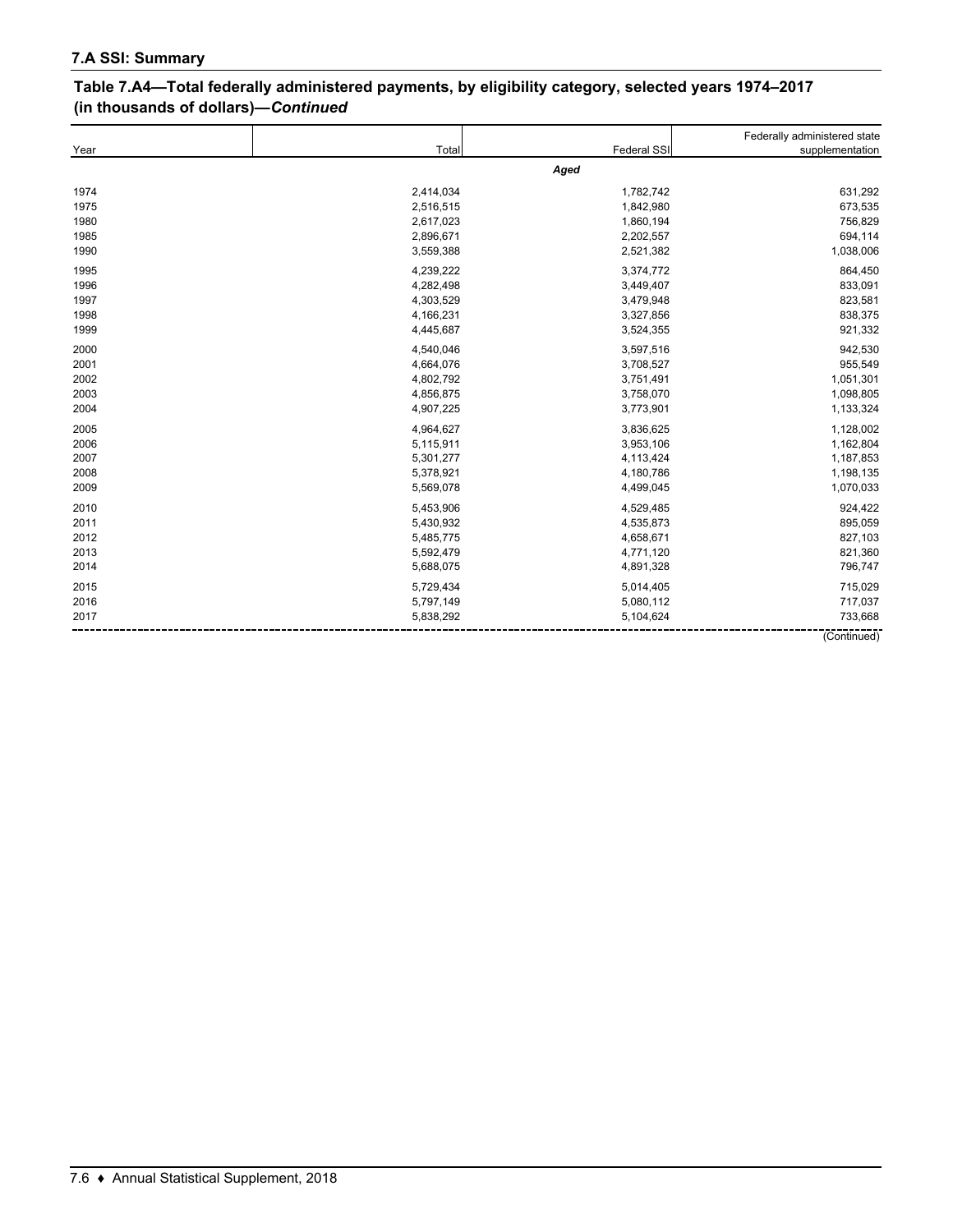# **Table 7.A4—Total federally administered payments, by eligibility category, selected years 1974–2017 (in thousands of dollars)—***Continued*

|      |         |              | Federally administered state |
|------|---------|--------------|------------------------------|
| Year | Total   | Federal SSI  | supplementation              |
|      |         | <b>Blind</b> |                              |
| 1974 | 125,791 | 91,308       | 34,483                       |
| 1975 | 127,240 | 92,427       | 34,813                       |
| 1980 | 185,827 | 131,506      | 54,321                       |
| 1985 | 259,840 | 195,183      | 64,657                       |
| 1990 | 328,949 | 238,415      | 90,534                       |
| 1995 | 367,441 | 298,238      | 69,203                       |
| 1996 | 364,791 | 298,897      | 65,894                       |
| 1997 | 367,845 | 302,656      | 65,189                       |
| 1998 | 358,187 | 291,050      | 67,137                       |
| 1999 | 382,323 | 309,295      | 73,028                       |
| 2000 | 385,926 | 312,238      | 73,688                       |
| 2001 | 398,624 | 323,895      | 74,729                       |
| 2002 | 416,454 | 335,405      | 81,049                       |
| 2003 | 409,293 | 325,878      | 83,415                       |
| 2004 | 412,810 | 327,446      | 85,364                       |
| 2005 | 414,147 | 330,591      | 83,556                       |
| 2006 | 409,287 | 326,230      | 83,057                       |
| 2007 | 418,835 | 336,789      | 82,046                       |
| 2008 | 416,017 | 335,179      | 80,838                       |
| 2009 | 426,533 | 354,817      | 71,716                       |
| 2010 | 423,215 | 359,096      | 64,119                       |
| 2011 | 421,994 | 360,789      | 61,205                       |
| 2012 | 426,507 | 373,912      | 52,595                       |
| 2013 | 432,397 | 381,863      | 50,534                       |
| 2014 | 439,849 | 390,144      | 49,705                       |
| 2015 | 448,407 | 401,516      | 46,891                       |
| 2016 | 455,407 | 409,056      | 46,351                       |
| 2017 | 458,156 | 411,641      | 46,515                       |
|      |         |              | (Continued)                  |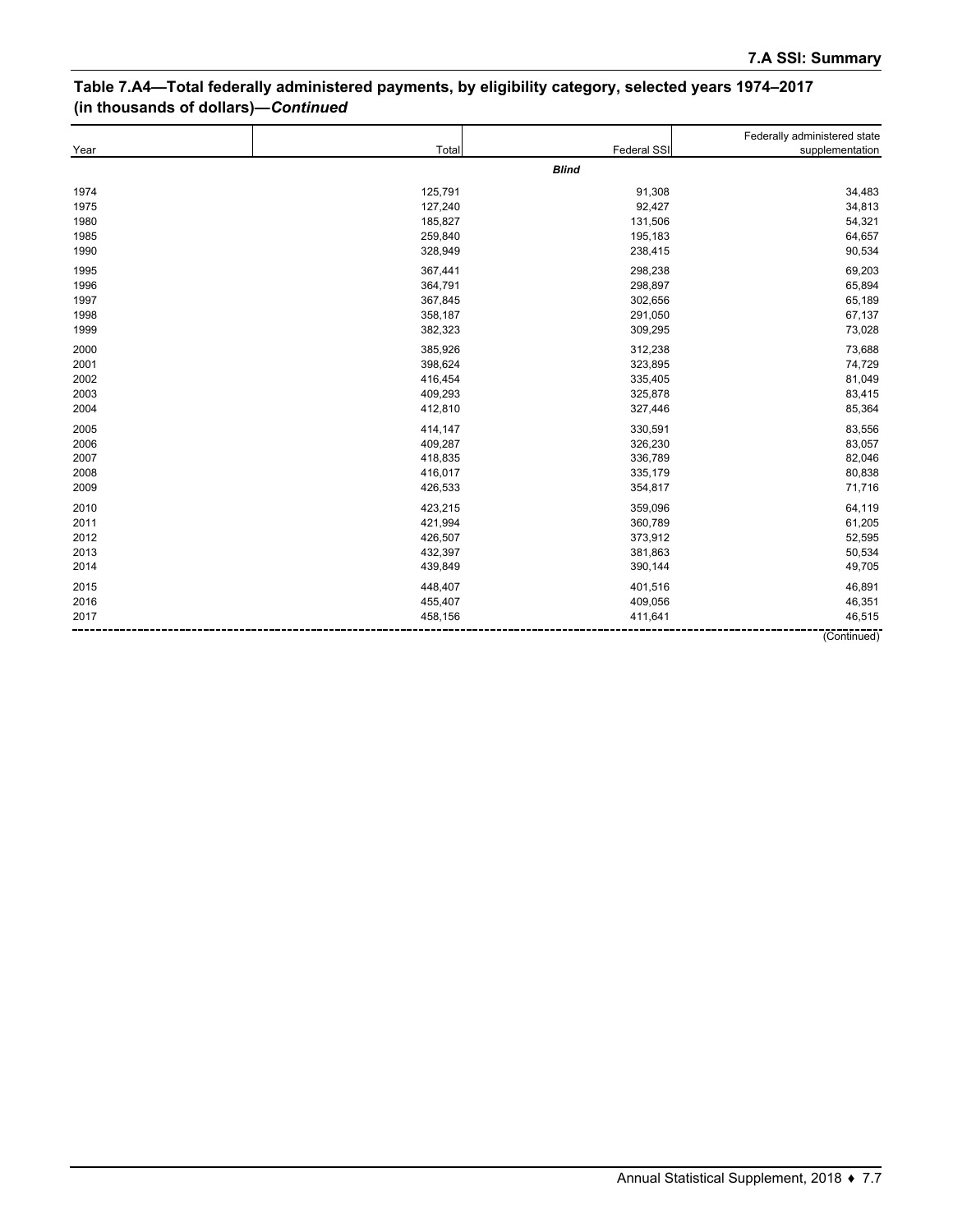### **Table 7.A4—Total federally administered payments, by eligibility category, selected years 1974–2017 (in thousands of dollars)—***Continued*

| Year | Total        | <b>Federal SSI</b> | Federally administered state<br>supplementation |
|------|--------------|--------------------|-------------------------------------------------|
|      |              | <b>Disabled</b>    |                                                 |
| 1974 | 2,556,988    | 1,959,112          | 597,876                                         |
| 1975 | 3,072,317    | 2,378,131          | 694,186                                         |
| 1980 | 4,911,792    | 3,874,655          | 1,037,137                                       |
| 1985 | 7,593,427    | 6,379,601          | 1,213,826                                       |
| 1990 | 12,244,622   | 10,134,007         | 2,110,615                                       |
| 1995 | 22,430,612   | 20,246,415         | 2,184,197                                       |
| 1996 | 23,605,189   | 21,516,579         | 2,088,610                                       |
| 1997 | 23,709,831   | 21,685,421         | 2,024,410                                       |
| 1998 | 24,883,782   | 22,785,879         | 2,097,903                                       |
| 1999 | 25,278,121   | 22,971,506         | 2,306,615                                       |
| 2000 | 25,745,710   | 23,380,477         | 2,365,233                                       |
| 2001 | 27,125,707   | 24,695,630         | 2,430,077                                       |
| 2002 | 28,531,939   | 25,844,055         | 2,687,884                                       |
| 2003 | 29,453,803   | 26,630,775         | 2,823,028                                       |
| 2004 | 30,745,406   | 27,785,246         | 2,960,160                                       |
| 2005 | 31,857,069   | 28,890,840         | 2,966,229                                       |
| 2006 | 33,363,762   | 30,456,751         | 2,907,011                                       |
| 2007 | 35,484,533   | 32,433,853         | 3,050,680                                       |
| 2008 | 37,245,543   | 34,139,814         | 3,105,728                                       |
| 2009 | 40,596,703   | 37,774,847         | 2,821,857                                       |
| 2010 | 42,317,393   | 39,716,541         | 2,600,852                                       |
| 2011 | 43,667,372   | 41,102,985         | 2,564,388                                       |
| 2012 | 46, 162, 243 | 43,736,995         | 2,425,248                                       |
| 2013 | 47,875,022   | 45,471,788         | 2,403,234                                       |
| 2014 | 48,565,089   | 46,293,115         | 2,271,974                                       |
| 2015 | 48,788,327   | 46,919,333         | 1,868,995                                       |
| 2016 | 48,546,658   | 46,694,342         | 1,852,317                                       |
| 2017 | 48,219,887   | 46,350,541         | 1,869,346                                       |

SOURCE: Social Security Administration, Office of Financial Policy and Operations.

NOTE: Totals for "Aged," "Blind," and "Disabled" are derived. The derivation creates slight discrepancies between the sum of the group totals and the "All recipients" total.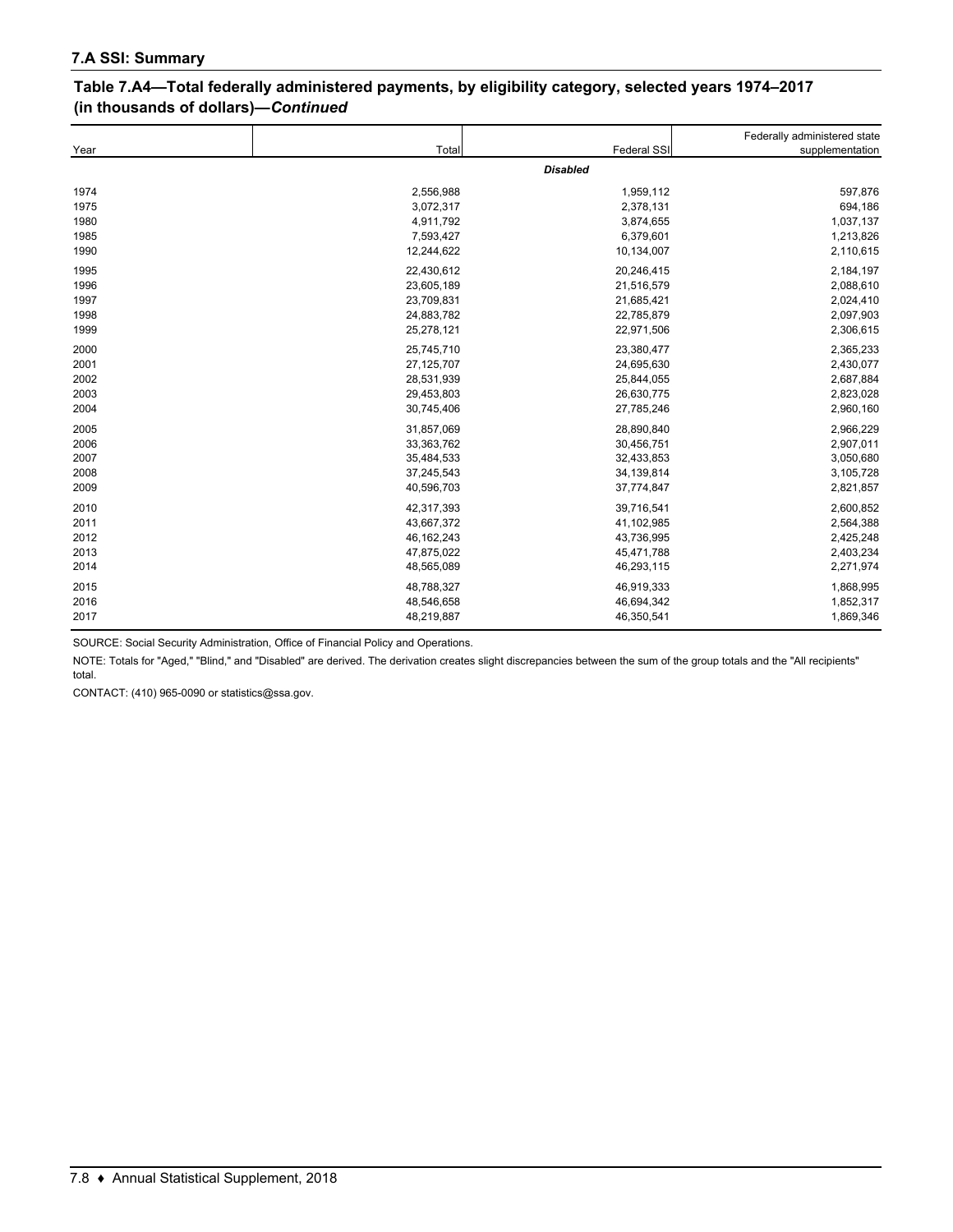### **Table 7.A5—Average monthly federally administered payment, by eligibility category, December 1975–2017, selected years (in dollars)**

|      |        |                       | Federally administered state |
|------|--------|-----------------------|------------------------------|
| Year | Total  | Federal SSI           | supplementation              |
|      |        | <b>All recipients</b> |                              |
| 1975 | 106.33 | 90.59                 | 61.72                        |
| 1980 | 161.92 | 138.14                | 95.17                        |
| 1985 | 218.09 | 193.77                | 99.39                        |
| 1990 | 276.45 | 241.52                | 127.83                       |
| 1995 | 335.45 | 312.83                | 98.66                        |
| 2000 | 378.82 | 351.48                | 112.50                       |
| 2001 | 393.96 | 366.31                | 113.65                       |
| 2002 | 407.42 | 376.76                | 127.53                       |
| 2003 | 417.16 | 383.59                | 138.38                       |
| 2004 | 428.29 | 395.36                | 138.07                       |
| 2005 | 439.09 | 406.50                | 156.30                       |
| 2006 | 454.75 | 423.05                | 156.24                       |
| 2007 | 468.36 | 437.05                | 156.56                       |
| 2008 | 477.79 | 447.00                | 156.23                       |
| 2009 | 498.75 | 476.33                | 124.96                       |
| 2010 | 500.69 | 478.73                | 124.29                       |
| 2011 | 501.64 | 481.31                | 118.57                       |
| 2012 | 519.43 | 500.29                | 121.79                       |
| 2013 | 529.15 | 510.21                | 121.48                       |
| 2014 | 532.08 | 516.62                | 141.55                       |
| 2015 | 541.28 | 525.72                | 141.80                       |
| 2016 | 542.38 | 526.74                | 141.99                       |
| 2017 | 541.63 | 525.31                | 145.88                       |
|      |        | Aged                  |                              |
| 1975 | 86.72  | 73.77                 | 57.38                        |
| 1980 | 126.66 | 105.69                | 95.60                        |
| 1985 | 164.01 | 141.41                | 103.58                       |
| 1990 | 208.26 | 170.74                | 136.31                       |
| 1995 | 250.27 | 220.15                | 109.62                       |
| 2000 | 299.69 | 258.12                | 128.46                       |
| 2001 | 314.22 | 271.13                | 130.89                       |
| 2002 | 330.04 | 280.86                | 146.17                       |
| 2003 | 342.28 | 287.10                | 160.02                       |
| 2004 | 350.53 | 295.13                | 160.44                       |
| 2005 | 360.25 | 303.29                | 170.39                       |
| 2006 | 373.05 | 316.48                | 170.64                       |
| 2007 | 384.15 | 327.06                | 171.69                       |
| 2008 | 393.46 | 336.03                | 172.29                       |
| 2009 | 399.14 | 357.86                | 134.96                       |
| 2010 | 399.75 | 358.32                | 134.95                       |
| 2011 | 397.62 | 358.51                | 128.03                       |
| 2012 | 409.31 | 371.17                | 130.66                       |
| 2013 | 417.44 | 379.37                | 130.61                       |
| 2014 | 419.80 | 386.32                | 147.53                       |
| 2015 | 428.10 | 394.48                | 147.55                       |
| 2016 | 429.37 | 395.65                | 147.42                       |
| 2017 | 428.64 | 393.37                | 151.24                       |
|      |        |                       | (Continued)                  |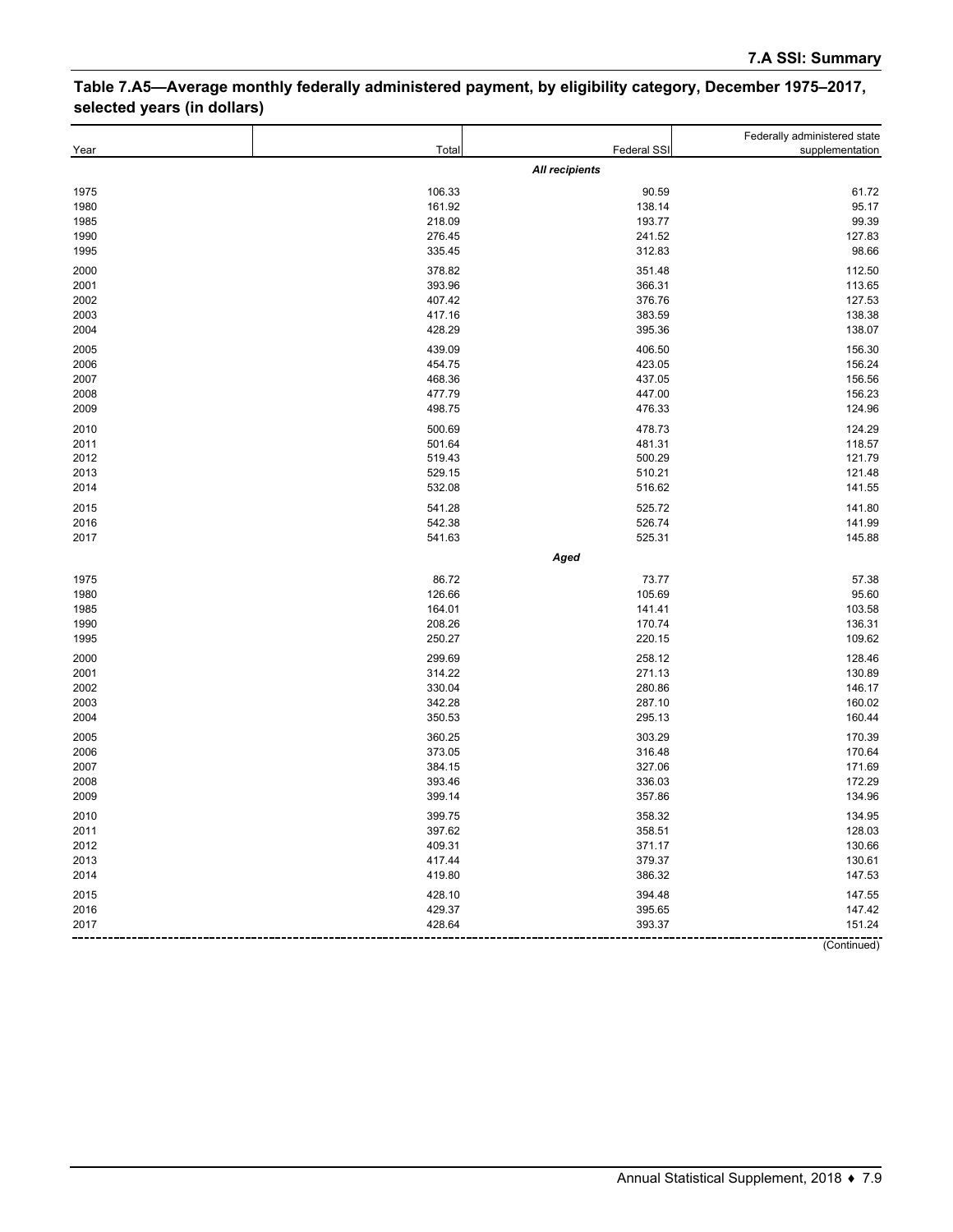| selected years (in dollars)-Continued |        |                    |                                                 |
|---------------------------------------|--------|--------------------|-------------------------------------------------|
| Year                                  | Total  | <b>Federal SSI</b> | Federally administered state<br>supplementation |
|                                       |        | <b>Blind</b>       |                                                 |
| 1975                                  | 137.58 | 112.69             | 78.57                                           |
| 1980                                  | 192.51 | 163.36             | 111.41                                          |
| 1985                                  | 260.25 | 224.31             | 122.15                                          |
| 1990                                  | 319.03 | 267.34             | 167.29                                          |
| 1995                                  | 355.24 | 317.06             | 138.31                                          |
| 2000                                  | 413.22 | 360.51             | 171.01                                          |
| 2001                                  | 428.04 | 374.72             | 173.98                                          |
| 2002                                  | 444.54 | 384.79             | 194.31                                          |
| 2003                                  | 454.85 | 389.20             | 210.51                                          |
| 2004                                  | 463.44 | 398.15             | 210.69                                          |
| 2005                                  | 474.62 | 407.87             | 229.41                                          |
| 2006                                  | 488.42 | 423.15             | 228.97                                          |
| 2007                                  | 500.22 | 435.15             | 229.27                                          |
| 2008                                  | 507.66 | 442.42             | 229.60                                          |
| 2009                                  | 520.30 | 470.63             | 189.20                                          |
| 2010                                  | 521.62 | 472.95             | 188.84                                          |
| 2011                                  | 520.29 | 475.87             | 175.87                                          |
| 2012                                  | 532.41 | 494.06             | 175.72                                          |
| 2013                                  | 542.13 | 504.26             | 175.44                                          |

 548.08 511.82 189.43 558.02 522.59 189.36 559.76 524.85 189.10 560.24 524.92 193.62

 128.49 108.55 65.68 188.70 160.78 94.38 246.50 219.61 96.63 302.78 266.84 123.36 358.18 336.39 94.26 397.92 373.41 105.86 412.46 387.80 106.72 424.75 397.71 119.94 433.16 403.76 129.89 444.40 415.59 129.51 455.13 426.95 149.80 471.00 443.61 149.71 484.67 457.67 149.87 493.70 467.24 149.33 516.93 497.26 120.48 518.44 499.20 119.71 519.38 501.58 114.55 537.41 520.73 118.12 547.15 530.65 117.75 550.11 537.04 138.43 559.63 546.49 138.74 560.99 547.84 139.02 560.51 546.88 142.88

*Disabled*

# **Table 7.A5—Average monthly federally administered payment, by eligibility category, December 1975–2017,**

SOURCE: Social Security Administration, Supplemental Security Record, 100 percent data.

NOTE: Excludes retroactive payments.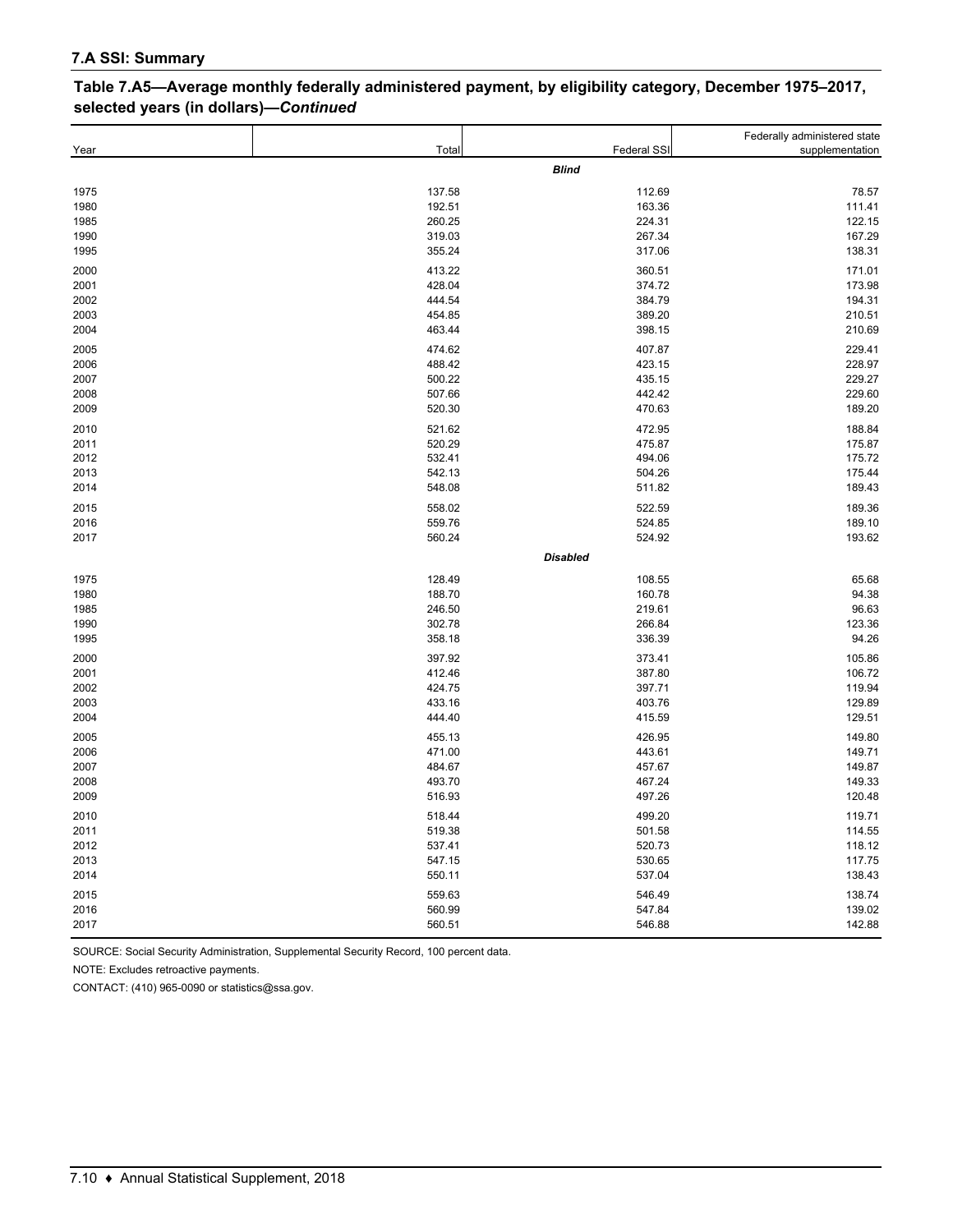#### **Table 7.A8—Number of federally administered awards, by eligibility category and age, 1974–2017**

|                                |            |           | Category     |            |           | Age        |                          |
|--------------------------------|------------|-----------|--------------|------------|-----------|------------|--------------------------|
| Year                           | Total      | Aged      | <b>Blind</b> | Disabled   | Under 18  | $18 - 64$  | 65 or older <sup>a</sup> |
| All awards                     | 37,059,916 | 8,771,810 | 358,693      | 27,929,413 | 5,506,084 | 22,610,160 | 8,943,672                |
| State conversions <sup>b</sup> | 3,155,995  | 1,765,946 | 76,560       | 1,313,489  | 2,748     | 1,299,343  | 1,853,904                |
| Federal applications           |            |           |              |            |           |            |                          |
| 1974                           | 1,336,164  | 771,459   | 8,072        | 556,633    | 66,699    | 493,511    | 775,954                  |
| 1975                           | 929,369    | 350,918   | 8,656        | 569,795    | 63,060    | 509,271    | 357,038                  |
| 1976                           | 667,994    | 217,852   | 7,197        | 442,945    | 46,114    | 400,314    | 221,566                  |
| 1977                           | 642,712    | 211,716   | 7,919        | 423,077    | 50,883    | 377,454    | 214,375                  |
| 1978                           | 563,117    | 192,927   | 7,696        | 362,494    | 46,520    | 321,413    | 195,184                  |
| 1979                           | 517,446    | 176,739   | 7,784        | 332,923    | 44,911    | 293,910    | 178,625                  |
| 1980                           | 523,758    | 184,399   | 8,819        | 330,540    | 45,781    | 292,080    | 185,897                  |
| 1981                           | 409,992    | 121,655   | 8,017        | 280,320    | 39,106    | 248,105    | 122,781                  |
| 1982                           | 343,928    | 104,207   | 6,733        | 232,988    | 35,410    | 203,335    | 105,183                  |
| 1983                           | 453,789    | 151,406   | 7,985        | 294,398    | 42,154    | 259,042    | 152,593                  |
| 1984                           | 585,832    | 215,898   | 8,390        | 361,544    | 45,766    | 322,858    | 217,208                  |
| 1985                           | 526,418    | 153,962   | 8,176        | 364,280    | 46,362    | 324,933    | 155,123                  |
| 1986                           | 603,989    | 161,781   | 7,850        | 434,358    | 50,632    | 390,499    | 162,858                  |
| 1987                           | 589,053    | 166,775   | 7,468        | 414,810    | 48,292    | 372,914    | 167,847                  |
| 1988                           | 578,748    | 167,051   | 7,027        | 404,670    | 47,798    | 362,903    | 168,047                  |
| 1989                           | 630,486    | 187,594   | 7,026        | 435,866    | 50,985    | 390,703    | 188,798                  |
| 1990                           | 718,917    | 191,809   | 7,458        | 519,650    | 77,923    | 447,849    | 193,145                  |
| 1991                           | 821,396    | 188,014   | 7,592        | 625,790    | 125,874   | 506,177    | 189,345                  |
| 1992                           | 1,054,441  | 190,190   | 7,925        | 856,326    | 221,362   | 641,750    | 191,329                  |
| 1993                           | 1,052,415  | 185,546   | 7,106        | 859,763    | 236,564   | 629,246    | 186,605                  |
| 1994                           | 943,889    | 158,603   | 6,379        | 778,907    | 203,688   | 580,253    | 159,948                  |
| 1995                           | 888,633    | 143,099   | 5,480        | 740,054    | 175,784   | 568,072    | 144,777                  |
| 1996                           | 797,137    | 125,660   | 5,293        | 666,184    | 144,404   | 525,350    | 127,383                  |
| 1997                           | 676,444    | 94,764    | 5,078        | 576,602    | 117,090   | 463,444    | 95,910                   |
| 1998                           | 743,121    | 111,325   | 6,330        | 625,466    | 136,383   | 490,638    | 116,100                  |
| 1999                           | 758,076    | 120,403   | 5,906        | 631,767    | 140,520   | 494,609    | 122,947                  |
| 2000                           | 750,163    | 117,567   | 5,879        | 626,717    | 144,136   | 485,798    | 120,229                  |
| 2001                           | 772,775    | 108,877   | 5,946        | 657,952    | 156,844   | 504,366    | 111,565                  |
| 2002                           | 820,992    | 113,286   | 5,753        | 701,953    | 170,048   | 535,507    | 115,437                  |
| 2003                           | 827,029    | 106,484   | 5,317        | 715,228    | 179,566   | 539,127    | 108,336                  |
| 2004                           | 852,052    | 105,605   | 5,213        | 741,234    | 183,152   | 561,487    | 107,413                  |
| 2005                           | 852,222    | 111,940   | 4,881        | 735,401    | 177,688   | 560,960    | 113,574                  |
| 2006                           | 838,448    | 110,264   | 4,151        | 724,033    | 170,453   | 556,140    | 111,855                  |
| 2007                           | 836,642    | 102,581   | 3,492        | 730,569    | 169,375   | 563,094    | 104,173                  |
| 2008                           | 919,146    | 106,513   | 3,987        | 808,646    | 181,228   | 629,697    | 108,221                  |
| 2009                           | 999,540    | 106,917   | 4,815        | 887,808    | 196,745   | 694,242    | 108,553                  |
| 2010                           | 1,042,124  | 104,902   | 4,855        | 932,367    | 204,219   | 731,265    | 106,640                  |
| 2011                           | 1,031,023  | 109,153   | 4,911        | 916,959    | 201,066   | 719,080    | 110,877                  |
| 2012                           | 963,630    | 110,505   | 4,398        | 848,727    | 190,192   | 661,265    | 112,173                  |
| 2013                           | 912,243    | 112,203   | 4,722        | 795,318    | 175,000   | 623,389    | 113,854                  |
| 2014                           | 805,643    | 108,440   | 5,207        | 691,996    | 157,310   | 538,268    | 110,065                  |
| 2015                           | 792,725    | 108,501   | 6,422        | 677,802    | 167,955   | 514,676    | 110,094                  |
| 2016                           | 764,216    | 107,594   | 6,503        | 650,119    | 164,681   | 490,120    | 109,415                  |
| 2017                           | 766,044    | 108,780   | 6,319        | 650,945    | 163,613   | 491,703    | 110,728                  |

SOURCE: Social Security Administration, Supplemental Security Record, 100 percent data.

NOTE: Represents period in which first payment was made, not date of entitlement to payments.

a. Includes blind persons and disabled persons aged 65 or older.

b. Persons who were converted in 1973 from the state Old-Age Assistance, Aid to the Blind, and Aid to the Permanently and Totally Disabled programs to the SSI program.